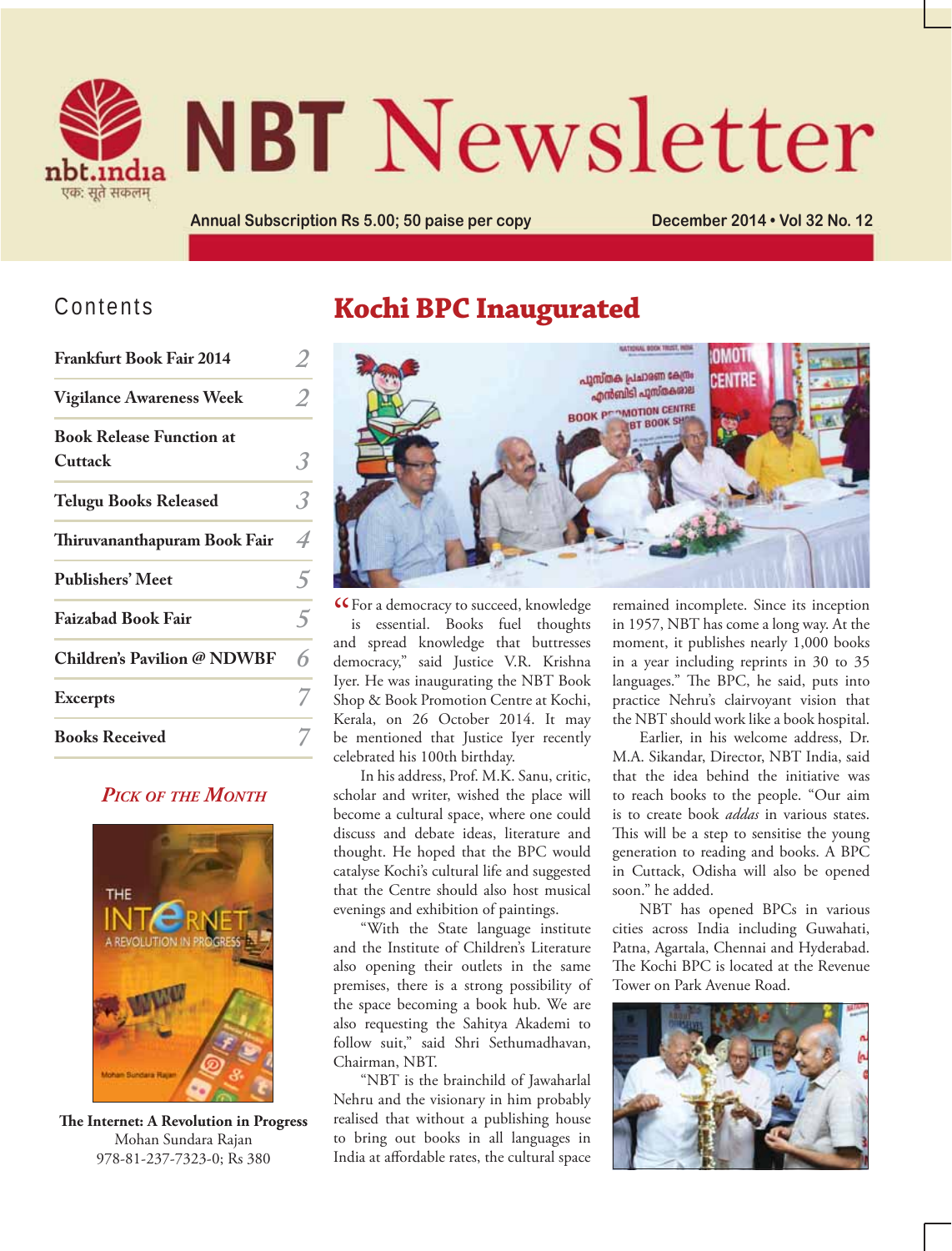# **Frankfurt Book Fair 2014**

National Book Trust, India has been a regular participant at the Frankfurt International Book Fair (FIBF). This year NBT India participated collectively with three Government organizations — Sahitya Akademi, National School of Drama and Publications Division.

Shri Raveesh Kumar, Consulate General in Frankfurt, inaugurated the India Pavilion at the Fair. Shri Raveesh Kumar was happy to note that many government institutions are participating in a big way in the

Frankfurt Book Fair. He assured that the Office of Consulate General will support NBT to represent Indian publishing.

Sahitya Akademi organised many literary programmes at India Pavilion where eminent authors including Dr. Gourahari Das, Shri Ramanunni, Shri Damodar Mauzo and Shri Balram Prem Narain participated in the deliberations.

Over 300 titles from 34 Indian publishers including Publications Division,

# **Vigilance Awareness Week**

As part of the Vigilance Awareness<br>Week, the National Book Trust, India organised an Interactive session on 'Combating Corruption: Technology as an Enabler' on 31 October 2014, in the Conference Room, Nehru Bhawan, Vasant Kunj, New Delhi.

Speaking on the occasion, Shri Arun Kumar, Director, Central

Vigilance Commission (CVC) and Guest Speaker at the function, said that technology plays a big role in the prevention of crimes, it can be a leverage to combat corruption. He said that the scope of corruption has decreased by the day due to the introduction of technology like the government e-portals —e-governance, e-business, e-auction, e-health, e-education, etc.





Sahitya Akademi, National School of Drama and NBT India were displayed at the Pavilion. A large number of visitors came to the Pavilion and held discussions on rights exchange, publishing as well as NDWBF-2015.

Mr. Kenneth Quek, Deputy Director, National Book Development Council of Singapore; Mr. Mohan Kumar, Sharjah International Book Fair Authority; Ms. Kaoru Iwata, Tokyo International Book Fair; Mr. Osman Gani, President,

Publishers Association of Bangladesh; Mr. Aniruddha Das, Vice Consul, Consulate General of India; Betty Tan, Singapore Book Publishers Association; Ms. Linda D. Cameron, Director, The University of Alberta Press were some of the prominent visitors.

NBT India was respresnted by Shri Debu Sarkar and Shri Rajeev Chaudhry. Besides, Dr. Suresh Chand from the Ministry of HRD was present.





Shri Arun Kumar also added that RTI is a good method to raise voice and ask questions, which help in combating corruption. In addition, the social media is a good medium to propagate cases related to corruption and in exposing anti-social elements.

Shri Arun Kumar also observed that NBT is a benevolent organisation, working for the society. He said

> that it is one of the cleaner organisations of the country.

At the end of the session, NBT employees interacted with Shri Arun Kumar where they raised questions regarding transperancy in the functioning of government organsiations.

Earlier, Dr. M.A. Sikandar, Director, NBT, welcomed the Guest speaker and informed him of the measures taken by NBT to combat corruption in the organisation.

**<sup>2</sup> NBT NEWSLETTER DECEMBER 2014**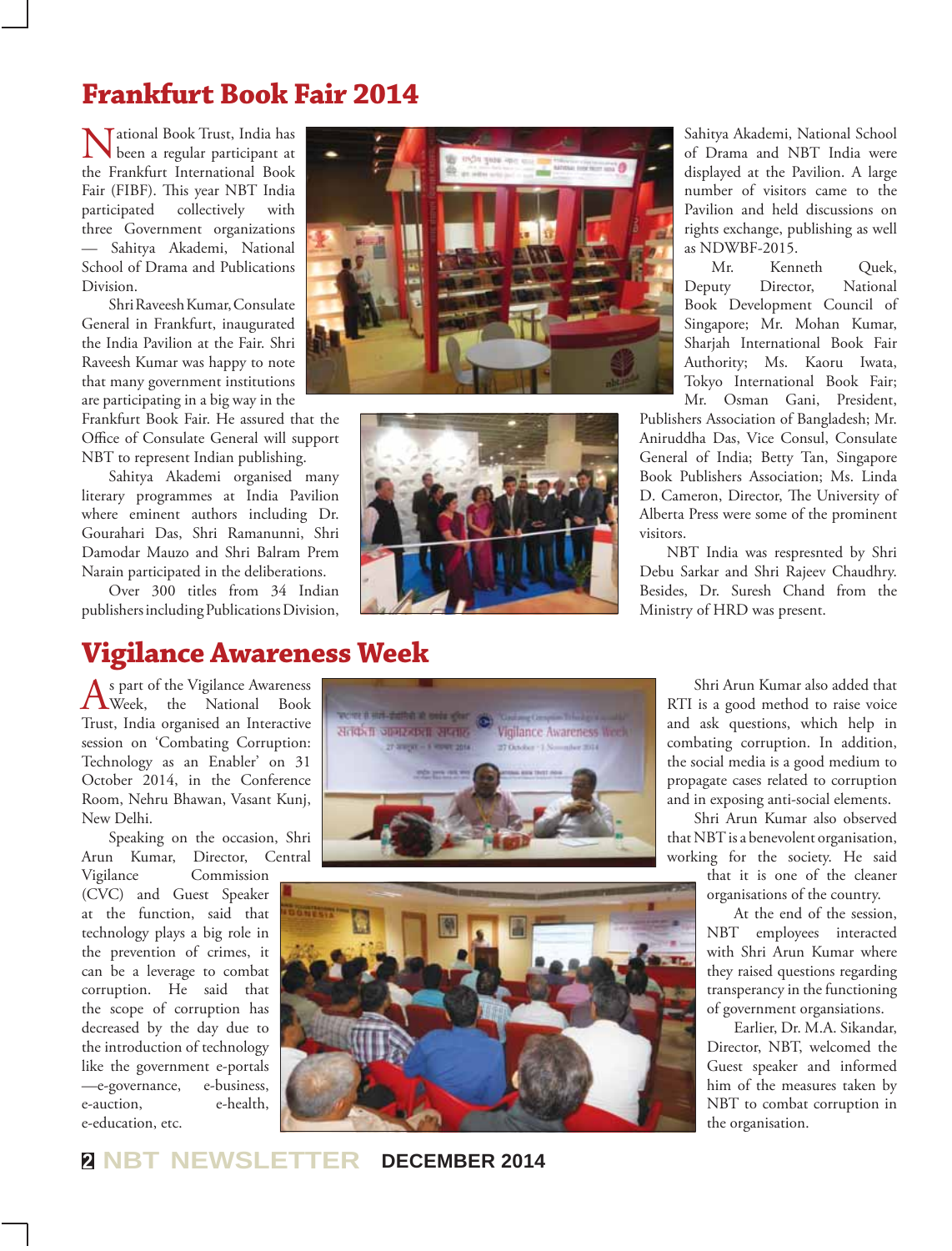# **Book Release Function at Cuttack**

As a part of the National Book<br>
Week celebrations, National Book Trust, India organised a Book Release function at Satabdi Bhavan, Cuttack, on 16 November 2014 in collaboration with Utkal Sahitya Samaj, the most respectable literary organisation of Odisha since 1903.

Inaugurating the festival, Shri Ramakant Rath, eminent Odia Poet and Padma Bhushan awardee, expressed happiness over the treasured publication of books with high literary

value and said that the literary artists are the creators of our inner and metaphysical world. He discussed at length the various aspects of the released books namely, *Mahapatra Nilamani Sahoonka Shrestha Galpa*, *Chandra Sekhar Rathanka Shrestha Galpa* and *Bhima Bhoinka Shrestha Kabyakruti*, compiled and edited respectively by Prof. Dasharathi Das, Prof. Bauribandhu Kar and Dr. Satyananda Swain. Odia translations of three books for



# **Telugu Books Released**

The book release function of<br>recently published two NBP titles in Telugu was held at District Centre Library, Kurnool, Andhra Pradesh on 18 October 2014.

*Choogh the Squirrel*, written by Bitty Mithal and translated by Munjaluri Krishan Kumari; and *Admi aur Prachai wa anya Kahaniyan*, written by Rajeev Thambe and translated by T. Srivalli Radhika were the titles released and discussed at the function.

Prof. K. Krishan Naik, Vice-Chancellor of Rayalaseema University, released the books. In his address, Prof. Naik emphasised on the importance



children *Birju Ki Musibat*, *Nanha Paudha*  and *A Bond of Love* were also released by the guests.

Prof. Dasharathi Das, eminent critic of Odia literature discussed in depth the stories of Mahapatra Nilamani Sahu and justifiably compared the story writer with Jayadev, a great devotional poet of Odisha. He also said that Mahapatra Nilamani acquaints the readers with an altogether different world which, though apparently seems unreal, becomes real in the readers'



sensibility after reading his stories.

Prof. Prafulla Kumar Mohanty who graced the occasion as the Chief Speaker lauded the endeavour of NBT in publishing much of original Odia literature and thereby promoting reading habit among Odia people. Prof. Bauribandhu Kar, literary critic, discussed various aspects of the released books particularly on Chandrasekhar Rathanka Shrestha Galpa. Dr. Satyananda Swain, a researcher of Mahima Cult, vibrantly

focused on the writings of Bhima Bhoi, the exponent of the cult, as the vehicle of social transformation forging divinity among people and his intense humanism and cosmic vision.

The meeting was presided over by Dr. Bijayananda Singh, President, Utkal Sahitya Samaj and Sri Manoj Pattanaik, Secretary, Utkal Sahitya Samaj offered vote of thanks. Dr. Pramod Sar, Odia editor, NBT, coordinated the programme.





of reading and the influence of NBT's children's books in nurturing the reading habit among children.

Others who spoke on the occasion included Dr M. Harikishan, writer of children's books and activist; Dr V. Triveni, author, critic and translator and Asst. Professor, Telengana University; Sri Dasari Venkata Ramana, Sahitya Akademi Balsahitya Awardee; and D.K. Chaduvula Babu, noted children's writer and activist. Sri Viyogi, writer of children's books and critic presided over the meeting.

Earlier, Dr Pathipaka Mohan, Telugu editor, NBT India, welcomed

the guests and informed the audience about the activities of the Trust. Sri Veldandi Sridhar, Asst Professor, Silver Jubilee Govt. College, proposed a vote of thanks.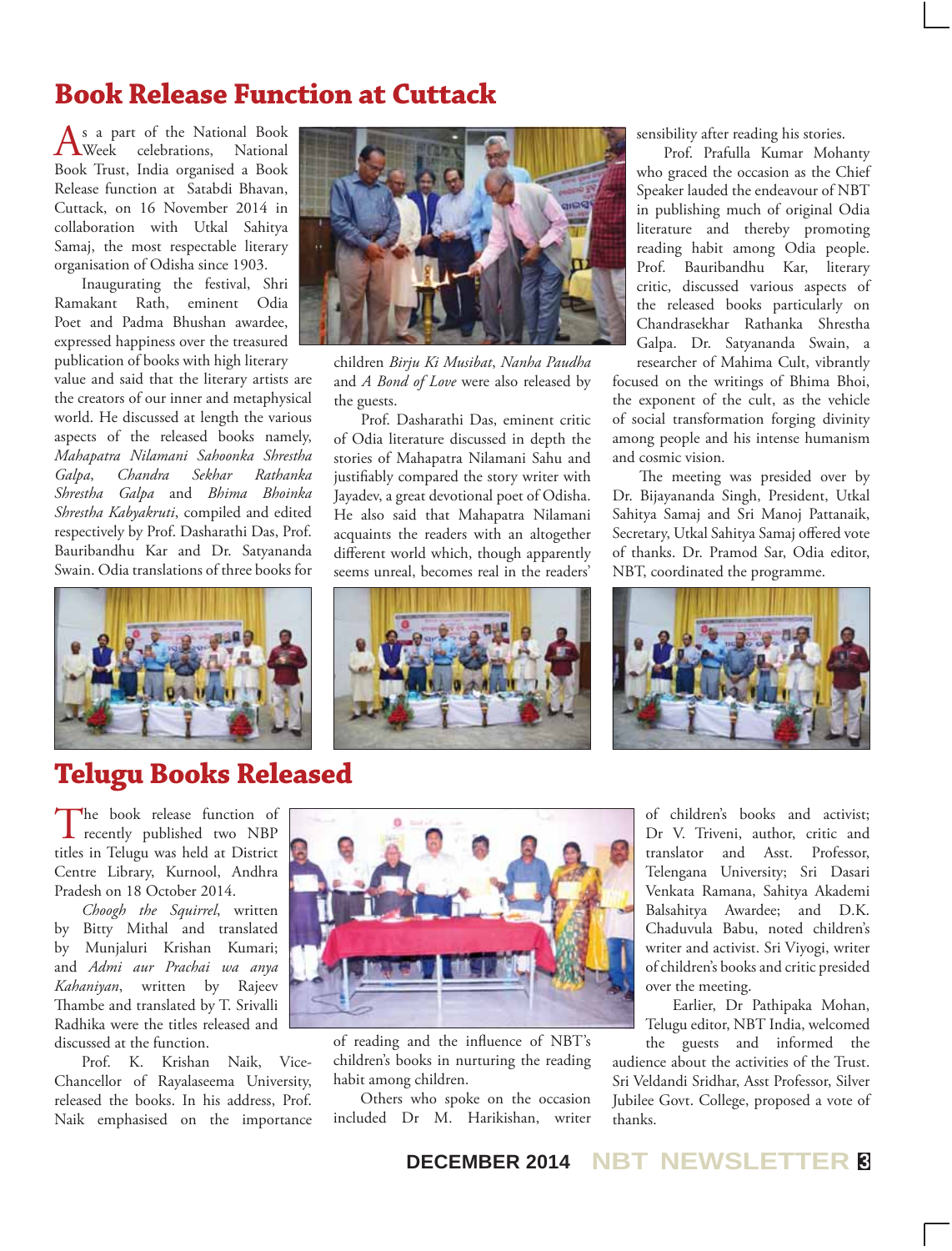

**CC**In a county like India with its diversity<br>of languages, the importance and role of languages, the importance and role of an institution like National Book Trust, India is invaluable," said Prof. O.N.V. Kurup, eminent Malayalam poet and lyricist. Prof. Kurup was inaugurating the Thiruvananthapuram Book Fair held from 4-12 October 2014 at Putharikandam Grounds, Thiruvananthapuram. The Fair was organised in collaboration with Thiruvanthapuram City Corporation.



Speaking of the dangers of cultural colonialism and the importance of preserving the culture, languages and literature, Prof. Kurup expressed his strong reservations on the influence of western cultural mores, which according to him, "is not only a bane on our contemporary life, but also a type of enslavement, which if not restricted will make us slaves. Take a weapon, the weapon of our culture and literary lineage to thwart the overwhelming cultural onslaught of the west," he noted.

"An annual increase of 25-30 per cent in book sales is a clear indication of the





fact that reading is not dead," said Shri V.S. Sivakumar, Minister for Health, Govt. of Kerala. "As responsible citizens we must strive to nurture reading as a habit among children, to create a thinking society," he added.

The Mayor of Thiruvananthapuram, Ms K. Chandrika, also spoke at the inauguration.

In his address, Shri Sethumadhavan, Chairman, NBT India, elaborated the role



of NBT in promoting books and reading. "NBT is the only organisation that publishes books in over 30 languages," he said. The role of NBT in promoting



#### **Thiruvananthapuram**



books and reading habit by organising book fairs across the country is invaluable, he added. On the declining market for books across the world, Shri Sethu said, "Kerala sells more books and is doing very well in the book trade," This according to him is because of the prevalence of reading culture, brought about by the village library movement.

Earlier, in his welcome address, Dr. M.A. Sikandar, Director, NBT India,





THIRUV

**<sup>4</sup> NBT NEWSLETTER DECEMBER 2014**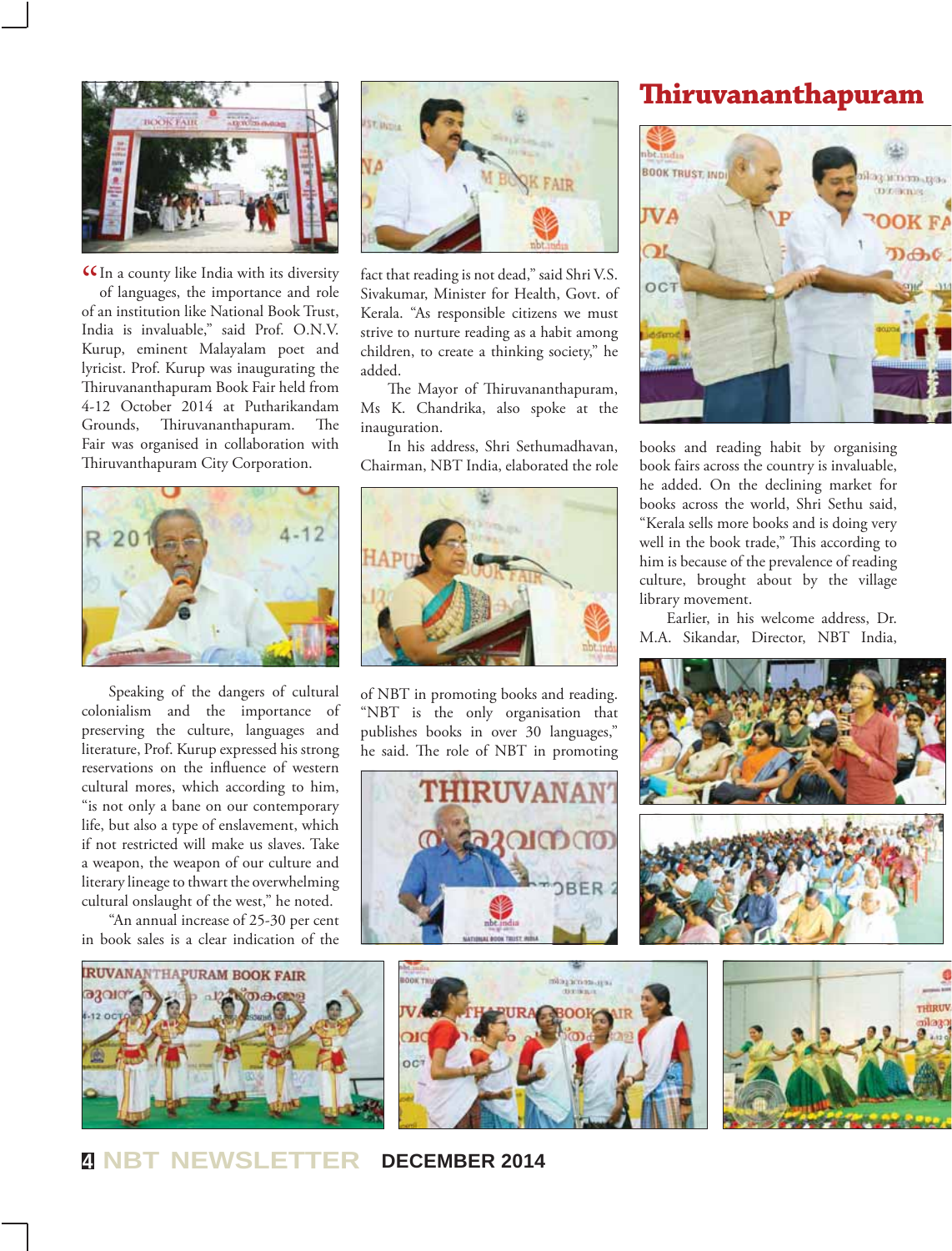#### **Book Fair 2014**



informed the audience on NBT's efforts to open Book Promotion Centres in various states. These centres will work as a kind of literary hubs where one can buy NBT books as well as organise literary programmes. He also informed that a NBT Book Promotion Centre will soon be opened at Kochi.

The Thiruvananthapuram Book Fair saw the participation of over 100 publishers and booksellers, both from







Kerala and other parts of the country. Lakhs of visitors from the city as well as neighbouring areas visited the Fair. A number of book release functions took place during the Fair.

Everyday hundreds of children from various schools participated in numerous programmes and competitions. Talented young children, including budding writers, artists, performers and cinematographers were felicitated.



The Thiruvananthapuram Book Fair also hosted some of India's eminent writers in a series of lectures every evening at the Fair grounds. Organised in association with Centre for Culture Studies, University of Kerala, this public lecture series on 'My Language My Literature'







was a unique initiative to familiarise rich literary heritage of our country.

Smt. Sugatha Kumari, renowned Malayalam poet and activist; Shri Laxmi Nandan Bora, one of Assam's best loved novelists and short story writers; Dr. Viswanath Prasad Tiwari, eminent Hindi poet and critic and currently President of Sahitya Akademi; Prof. Sirpi Balasubramaniam, renowned Tamil poet and critic; Prof. Mamta Sagar, noted



Kannada poet and playwright; Prof. Nirmal Kanti Bhattacharjee, Bangla writer and critic; Prof. N. Gopi, eminent Telugu writer and former Vice-Chancellor, Telugu University; Dr. Sitanshu Yasharchandra, award winning poet, writer and scholar were the speakers in the lecture series. All the lectures were moderated by well known scholars, including Dr. K.S. Ravikumar, Shri M.G. Radhakrishnan, Dr. P.K. Tilak, Ms Saraswathy Nagarajan, Ms. Bhawani Ceerath, Dr. Sajeev S Rose, Dr. N.K. Mohandas and Dr. Meena T. Pillai.

Rubin D'Cruz, Malayalam editor, NBT, coordinated the Fair.







**DECEMBER 2014 NBT NEWSLETTER <sup>5</sup>**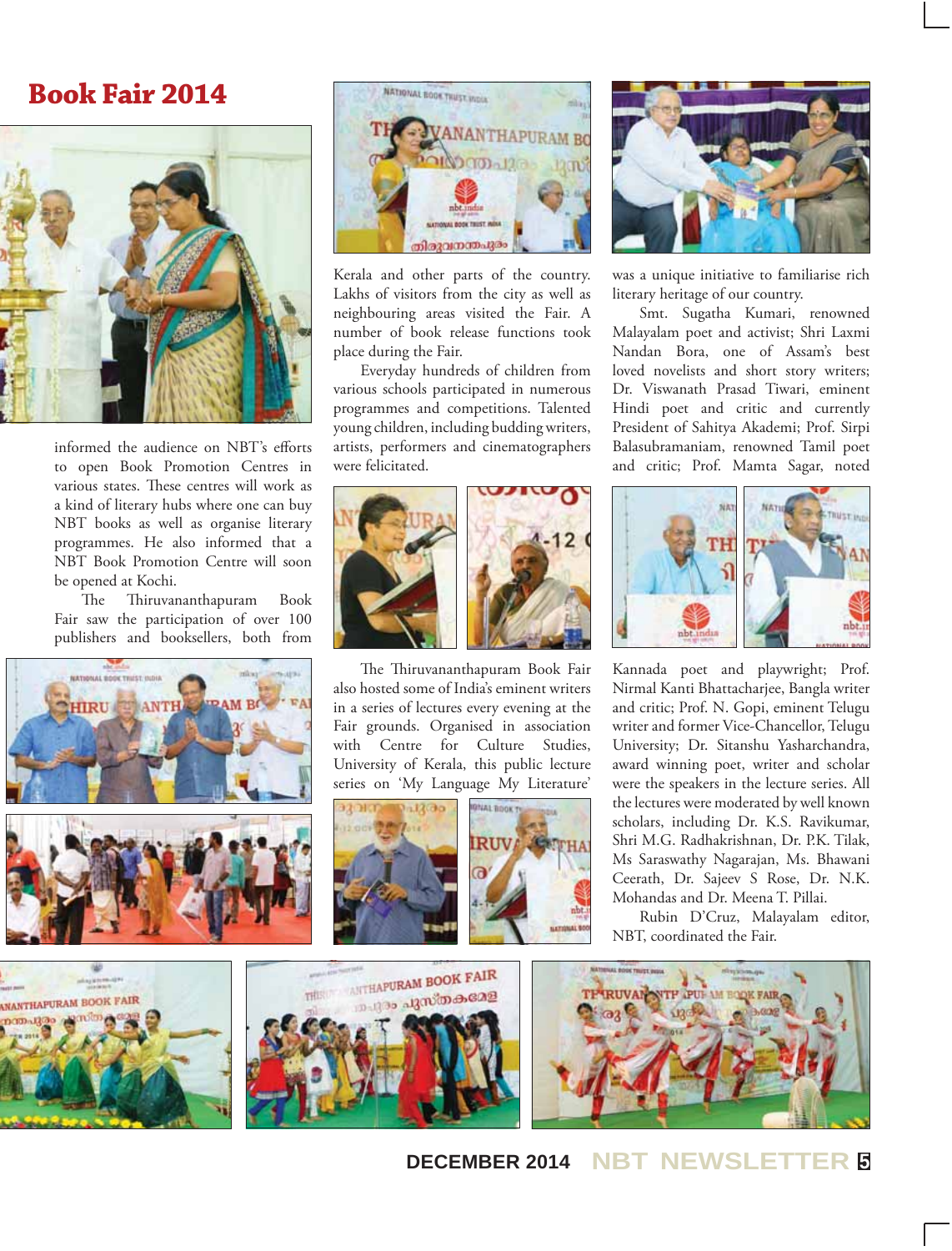#### **Publishers' Meet**



 $\prod$ n order to discuss some of the aspects<br>covering the organising of the New n order to discuss some of the aspects Delhi World Book Fair 2015, NBT India held a Publishers' Meet on 10 November 2014 at the India International Centre,

### **Faizabad Book Fair**

The National Book Trust, India participated in the Faizabad Book Fair, organised by Narayan Das Khatri Memorial Trust, from 14-19 October 2014. The Fair was inaugurated jointly by Shri Ravinder Kalia and Ms Mamta Kalia. The Fair saw the participation of over hundred exhibitors.

The NBT stall was inaugurated by G.P.T. Saral, Panel Member of NBT's New Delhi. Around 50 publishers and representatives of publishing associations attended the Meet. The 23rd NDWBF is to be held from 14-22 February 2015 at Pragati Maidan, New Delhi.

In his address, Dr. M.A. Sikandar, Director, NBT, discussed some of the new programmes being introduced at the Fair. The business programmes include the CEO Speak and the New Delhi Rights Table. The Rights Table will be organised from 17-18 February 2015.

The Guest of Honour Country is Singapore which is participating with a large group of publishers and will organise many discussions related to book trade between the two countries. Besides, South Korea will be the Focus Country at the Fair. South Korea is participating with a large contingent of publishers at the Fair.



Sindhi Advisory Panel, and by Ms Rita Khatri, Fair In-charge.

The NBT stall had an exhibit of books in English, Hindi, Urdu and Sindhi across a wide range of genres and for all agegroups.

The NBT stall was adjudged the best and received the first prize. Shri Suresh Kumar, Sales personnel from NBT received the award on behalf of the Trust.

#### **Children's Pavilion @ NDWBF 2015: Call for Proposals**

#### *Are You …*

- A School / NGO / Publisher of Children's Books?
- A Govt. organisation engaged in promotion of children's reading habit?
- A newspaper / magazine / social media for children?
- An individual expert in the field of children's literature?

#### *And do you want to …*

- Stage a skit / play on books and reading?
- Hold a session / workshop on books and reading?
- Organise a panel discussion and / or reading session?
- Hold a seminar / talk on children's literature?
- Organise a children's author meet?
- Conduct any event aimed at promoting reading habit among children?

We can provide you a platform at the Children's Pavilion, during the New Delhi World Book Fair, Pragati Maidan, New Delhi from 14-22 February 2015.

#### *Interested?*

Send us the details about your organisation / you and the proposed event(s) with preferred date(s), latest by 31 December **2014**͘

*Write to:* **The Director** National Book Trust, India Nehru Bhawan, 5 Institutional Area, Phase-II, Vasant Kunj, New Delhi - 110070

#### **<sup>6</sup> NBT NEWSLETTER DECEMBER 2014**

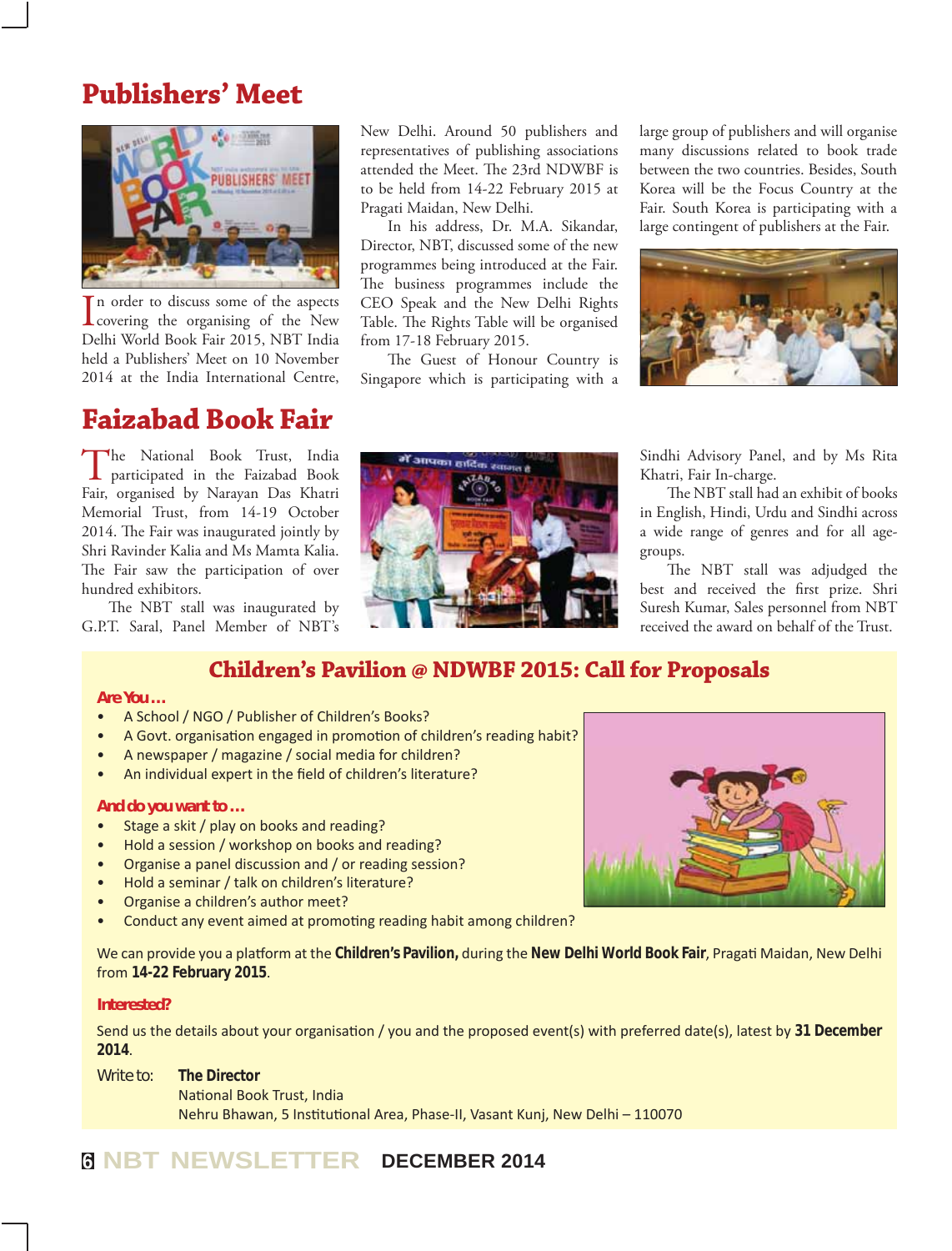### **Excerpts**

NBT has recently published a book titled *Internet: A Revolution in Progress* under its Popular Science series. Herein we reproduce an excerpt from the chapter 'In the Shadow of Hackers' - *Editor*

Today the definition of a hacker is different. A hacker is someone who gains unauthorised access to a computer system and breaks the code for passwords. Hackers literally crack the code in software to bypass the security mechanism. Hacking has become a notorious menace aimed at commercial, political and military gains. In 2011, McAfee — a security company, disclosed details of sustained computerised attacks against businesses and governments across 14 countries. Many victims, the company said, did not even know they were attacked. And the stolen data were sensitive and significant. Only some of the affected companies have plugged the leaks.

In India, several high-profile cyber attacks have been reported. In April 2012, the Lok Sabha was told that over 130 government websites were hacked during the first three months of 2012.

# **Books Received**

**The Yellow Elephant**; Tansen Ali; Orient Publishing, 5A/8 Ansari Road, Darya Ganj, New Delhi-110002; 978-81-222- 0570-1; Rs 225



A strong memory helps one to stay ahead in many aspects of his life; to become more effective, more imaginative and more powerful at work, at keeping track of appointments or studying for exams,

recall names or telephone numbers. All it takes is some simple techniques to keep brain fit and improve the way one remembers. Memory Master Tansen Ali's encouraging writing style and practical exercises with step-by-step instructions will help to build memory skills quickly and reduce stress and improve focus.



**The Internet: A Revolution in Progress** Mohan Sundara Rajan 978-81-237-7323-0; Rs 380

The attacks were tracked by the Indian Computer Emergency Response Team. The House was told that the Government was considering plans to set up a Cyber Coordination Centre to stop cyber crimes and issue early warnings. The Department of Information Technology and the National Informatics Centre announced that they were upgrading firewalls to tackle the threat. According to industry estimates, 14,000 government and corporate websites were hacked or defaced in 2011.

Anonymous struck again in May 2012. It attacked 14 government websites, besides the sites of the Supreme Court

**Law Related to Ragging: It's a crime... Don't risk it!**, Haman Mohnot; Universal Law Publishing Co. Pvt. Ltd., C-FF-1A, Dilkush Industrial Estate, G.T. Karnal Road, Delhi-110033; 978-93-5035-470- 4; Rs 425



Ragging has become deeply rooted in the Indian educational set up and gradually it is taking shape of black hole for the temples of education. This serious issue lacks wideranging study. This book encompasses

each and every aspect of ragging, viz., definition, psychological and legal aspects, judicial trend, alarming statistics, role of different mechanisms, etc. It goes beyond and gives the steps to be followed after being ragged.

and two political parties, by bombarding them with data, as a Distributed Denial of Service attack. The attack had only partial success, as most of the affected sites soon recovered. Anonymous said the attack was in retaliation against blocks imposed on well-known video and film-sharing sites.

The National Association of Software and Services (NASSCOM) and Data Security Council of India have recommended the setting up of a National Centre for Research in Encryption and Cryptanalysis. Their report entitled 'Securing Our Cyber Frontiers' suggests the appointment of a fully empowered national head for cyber security backed by a national structure. The report envisages a centre for excellence for best practices in cyber security and research, and the formation of a cyber command within the Defence forces, besides a national threat intelligence centre. The report maintains that encrypted communication is essential for fostering trust in electronic transactions, while lawful interception of such messages in real time would be needed to meet the cyber crime.

**The Deadly Royal Recipe**, Ranjit Lal; Duckbill Books, Venkat Tower, 165 P.H. Road, Chennai - 600095; 978-93- 81626-94-8; Rs225



Mix one lonely princess with a bunch of school friends and a little boy; add a top secret Recipe Masterbook, lots of exotic food, a villainous raja and his even more villainous son; garnish it with

action, adventure, car-chases and elephant rides; cook it all to perfection with a fast paced plot … what you get is a wacky, racy adventure, which will have you burping in satisfaction! The book reads like the finest of Bollywood actually with action, adventure, humour, tension, high-speed car races and stunning settings.

**DECEMBER 2014 NBT NEWSLETTER <sup>7</sup>**